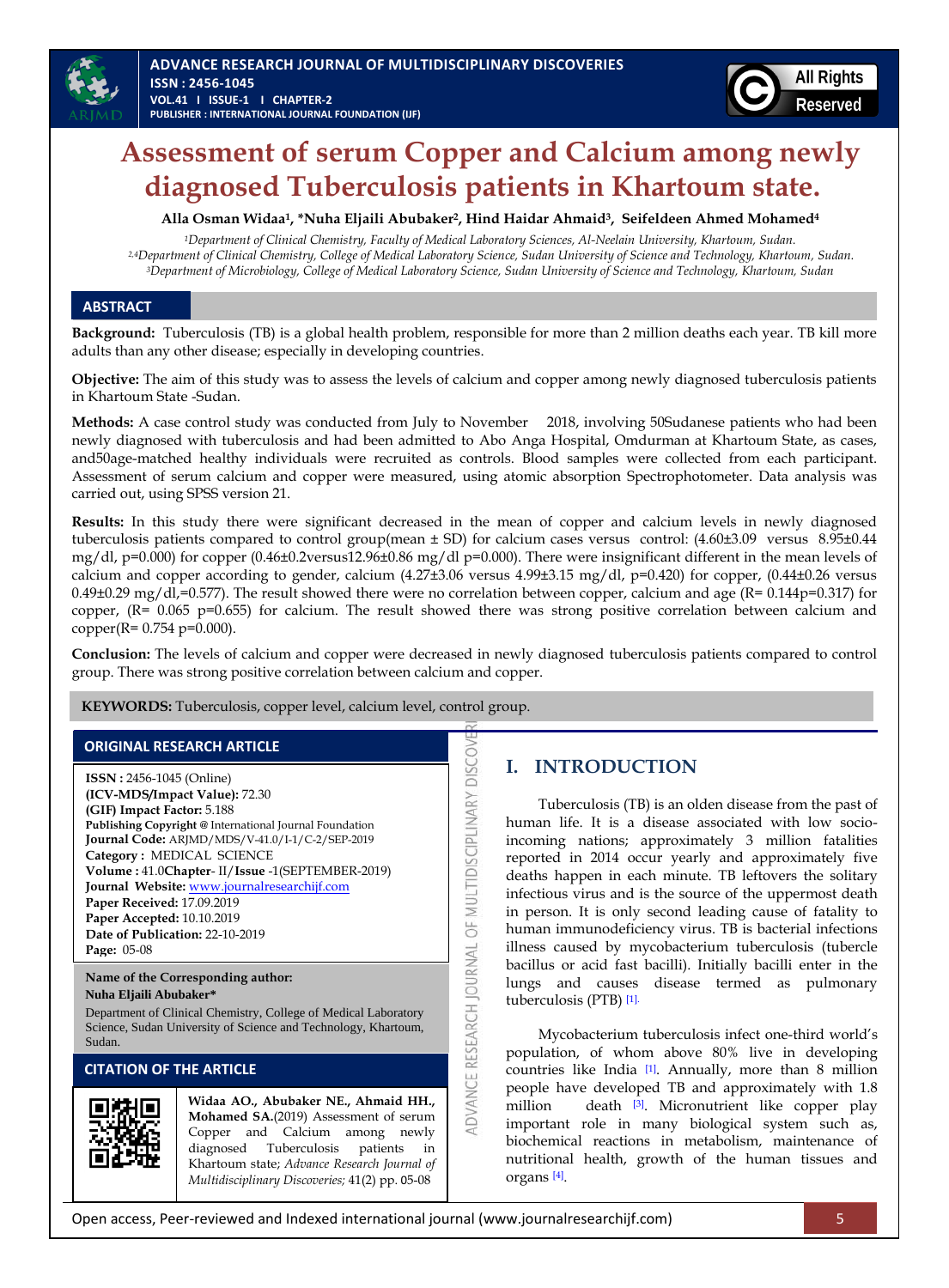#### ADVANCE RESEARCH JOURNAL OF MULTIDISCIPLINARY DISCOVERIES **ISSN : 2456-1045 (ONLINE)**

Copper and calcium are essential components for growth and development of human body. Copper play an important role in multiple enzymatic reactions with varied physiological roles from melanin production to wound healing to electron transport <sup>[\[5\]](#page-3-4)</sup>. Variation in distribution of copper in body tissues is known to occur in chronic infection. Calcium is macronutrient used for evaluation of nutritional status of patients with tuberculosis [\[6\]](#page-3-5). Calcium plays a critical role in cardiac and vascular smooth muscle function [\[7\]](#page-3-6). The deficiency of calcium may lead to irritable nervous muscular symptoms, convulsions, bleeding diathesis, capillary haemorrhages, tissue exudation and osteomalacia [\[8\]](#page-3-7). Calcium is macronutrient used for evaluation of nutritional status of patients with tuberculosis [\[8\]](#page-3-7) .

## **II. MATERIALS AND METHODS**

#### **Study design, area, and duration**

This was a case control study conducted in Abo – Anga Hospital, in Khartoum State, from April to July2018.

#### **Study population**

Fifty Sudanese patients with TB, were recruited as cases and fifty normal individual were enrolled as controls. The cases and control were age-matched; 23 of patients were females and 27 were males, and 22 of controls were females, and 28 of them were males.

#### **Inclusion criteria**

Newly diagnosed TB patients were included in this study.

#### **Exclusion criteria**

Patients with other disease that affect the serum copper and calcium levels such as liver diseases, previous anti-TB treatment, use supplementation containing copper. Patients that refuse to participate in this study were excluded.

#### **Ethical consideration**

The study was approved by the Ethical committee of Medical Laboratory Science, Clinical Chemistry Department–Alneelain University. Informed consent was obtained from each the participant.

#### **Data collection**

Demographic data was collected by using non selfadministered questionnaire.

#### **Sampling**

About 3 ml of random venous blood was collected from each participant (from the arm), into plain sample container. After clot formation at room temperature, the samples were centrifuged for 10 minutes at 3000 rpm. Then, the serum was obtained and analyzed.

#### **Method of the assay of copper and calcium**

The levels of serum copper and calcium were measured by using atomic absorption spectrophotometer (BUCK SCINTIFIC 210/211 VGP VER3.94C).

#### **Quality control**

Pathological and normal control sera were also used for the measurement of the metals, to assure accuracy and precision of results.

#### **Data analysis**

Data was analyzed using SPSS, version 21. The results were expressed as percentages, mean and SD. Independent t-test was used to compare mean values in case versus the control group. Pearson's correlation test was done to study the relationship between calcium, copper and age, p-value less than 0.05 was considered significant.

## **III. RESULTS**

53

**DISCOVERI** 

MULTIDISCIPLINARY

 $\overline{5}$ **JRNAL** a

RESEARCH

**DVANCE** 

Hundred participants were enrolled in this study; 50patientswith TB (23 of patients were females and 27 were males) as in figure (1),

#### **Figure (1):Distributions of patients according to genders**



 The levels of copper and calcium for these patients were as follow, (mean  $\pm$  SD) for calcium cases versus control: (4.60±3.09 versus 8.95±0.44 mg/dl, p-value 0.000) for copper (0.46±0.2versus12.96±0.86 mg/dl ,pvalue0.000)(There were significant different) , as in table  $(1)$ 

#### **Table (1) Comparison of means concentration of calcium and copper among study groups**

| <b>Parameters</b> | Control<br>(Mean±SD) | Case<br>(Mean±SD) | p-value |
|-------------------|----------------------|-------------------|---------|
| Calcium $(mg/dl)$ | $8.95 \pm 0.44$      | $4.60\pm3.09$     | 0.000   |
| Copper $(mg/dl)$  | $12.96 \pm 0.86$     | $0.46 \pm 0.27$   | 0.000   |

*P-values less than 0.05 were considered as significant.*

There were insignificant deferent in the levels of calcium and copper among patients with TB according to gender as in table (2).

#### **Table(2) Comparison of means concentration of calcium and copper according to gender**

| <b>Parameters</b> | Female<br>(Mean±SD) | Male<br>(Mean±SD) | P- value |
|-------------------|---------------------|-------------------|----------|
| Calcium $(mg/dl)$ | $4.99\pm3.15$       | $4.27 \pm 3.06$   | 0.420    |
| Copper $(mg/dl)$  | $0.49 \pm 0.29$     | $0.44\pm0.26$     | በ 577    |
|                   | $\sim$ $\sim$       | .                 |          |

*P-values less than 0.05 were considered as significant.*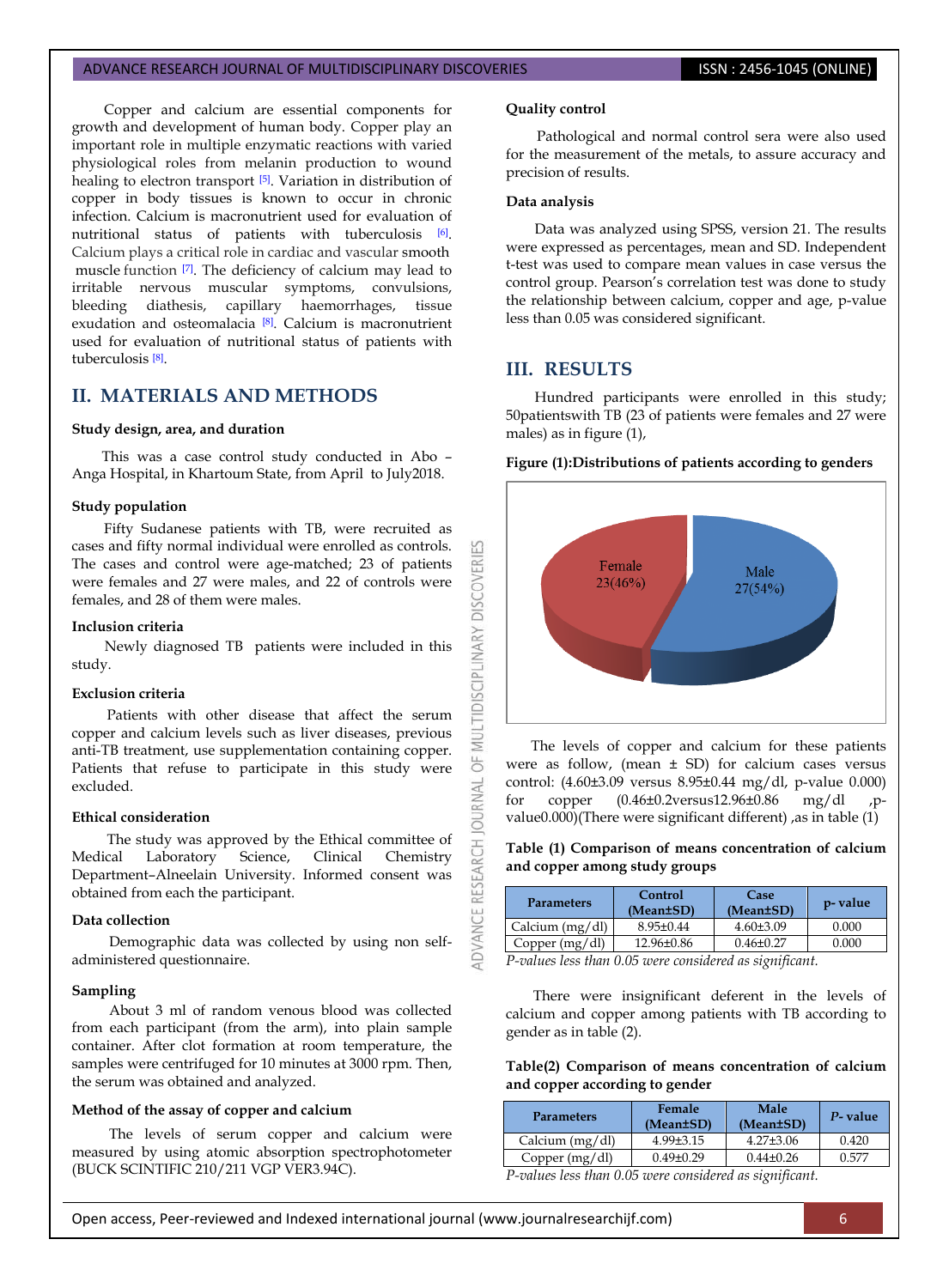The result showed there was no correlation between copper and age  $(R = 0.144 \text{ p} = 0.317)$ as in figure (2).

#### **Figure (2): Correlation between copper and age**



The result showed there was no correlation between calcium and age  $(R= 0.065 \text{ p} = 0.655)$  as in figure (3).

**Figure (3): correlation between calcium and age**



The result showed there was significant positive correlation between calcium and copper (R= 0.754,p=0.000) as in figure(4).

#### **Figure (4): correlation between calcium and copper**



## **IV. DISCUSSION**

Tuberculosis (TB), TB is a disease caused by mycobacteria, is a more common and often deadly infectious disease [\[9\].](#page-3-8) The main cause of impaired immunity is the deficiencies of micronutrient and thereby lead to increase susceptibility to infections such as tuberculosis [\[10\]](#page-3-9) .

The present study was carried out to estimate serum calcium and copper levels in patients with pulmonary tuberculosis. It was observed in this study, that, 23 of patients were females and 27 were males. This study in agreement with another study, which found that 73.41% of the study population consisted of males [\[11\]](#page-3-10) .

In this study, the levels of copper and calcium in patients with tuberculosis showed a significant decrease when compared to a healthy individual. This result similar to another result which reported that the level of copper was significant decrease in patients with tuberculosis (*p*< 0.05) [\[12\]](#page-3-11). Also, this result agreed to another result carried by many authors [\[13\].](#page-3-12) Also, the result is similar to another result, which reported that there was significantly decrease in calcium level in patients with tuberculosis [\[14\].](#page-3-13) The result disagreed with another result which finding confirmed that there was a significant increase in serum calcium in pulmonary tuberculosis patients when compared to normal individual [\[15\]](#page-3-14). Similarly, this result disagreed with another result carried out by Peacock, (2010), his finding confirmed that this increased may be due to increasing entry of calcium within extracellular fluid partition such as from skeleton and the intestine and kidney. This elevated mostly in tuberculosis, dehydration and hyper albuminaemia. Some of the causes of hypercalcemia are hyperparathyroidism, vitamin D-intoxification, malignancy, immobilization infection, inflammation, inheritance, endocrine disorders, and genetic disorders. In pulmonary tuberculosis unbalanced performance of parathyroid gland resulting in surplus production of parathyroid hormone [\[16\]](#page-3-15) .

Another result reported that an elevated level of calcium has been found in disseminated tuberculosis patients and pulmonary tuberculosis patients with pleural effusion. Protein energy malnutrition and hypoalbuminemia are mainly findings in patients with hypercalcemia in tuberculosis. Vitamin D (25 hydroxycholecalciferol and 1, 25 dihydroxycholecalciferol) act in pathogenesis by activation of cell-mediated immunity in pulmonary tuberculosis, this may cause hypercalcemia [\[17\]](#page-3-16) .

In this study, there was no significant difference in the mean of calcium and copper according to gender (*p* =0.420, 0.577) respectively. This result is similar to another result which showed there were no significant difference in the mean of calcium and copper according to gender [\[18\]](#page-3-17) .

The result showed there were no correlation between copper, calcium and age  $(R=0.144, p=0.317)$   $(R=$ 0.065, *p*=0.655) respectively. This result disagreed with another result which reported, that calcium absorption decreases with age [\[19\].](#page-3-18) Also, this result different to another result carried out by Suárez-Ortegón and his colleges, (2011), which reported that Serum copper level was negatively correlated with age  $(r = -0.184, p = 0.032)$ <sup>[\[18\].](#page-3-17)</sup>